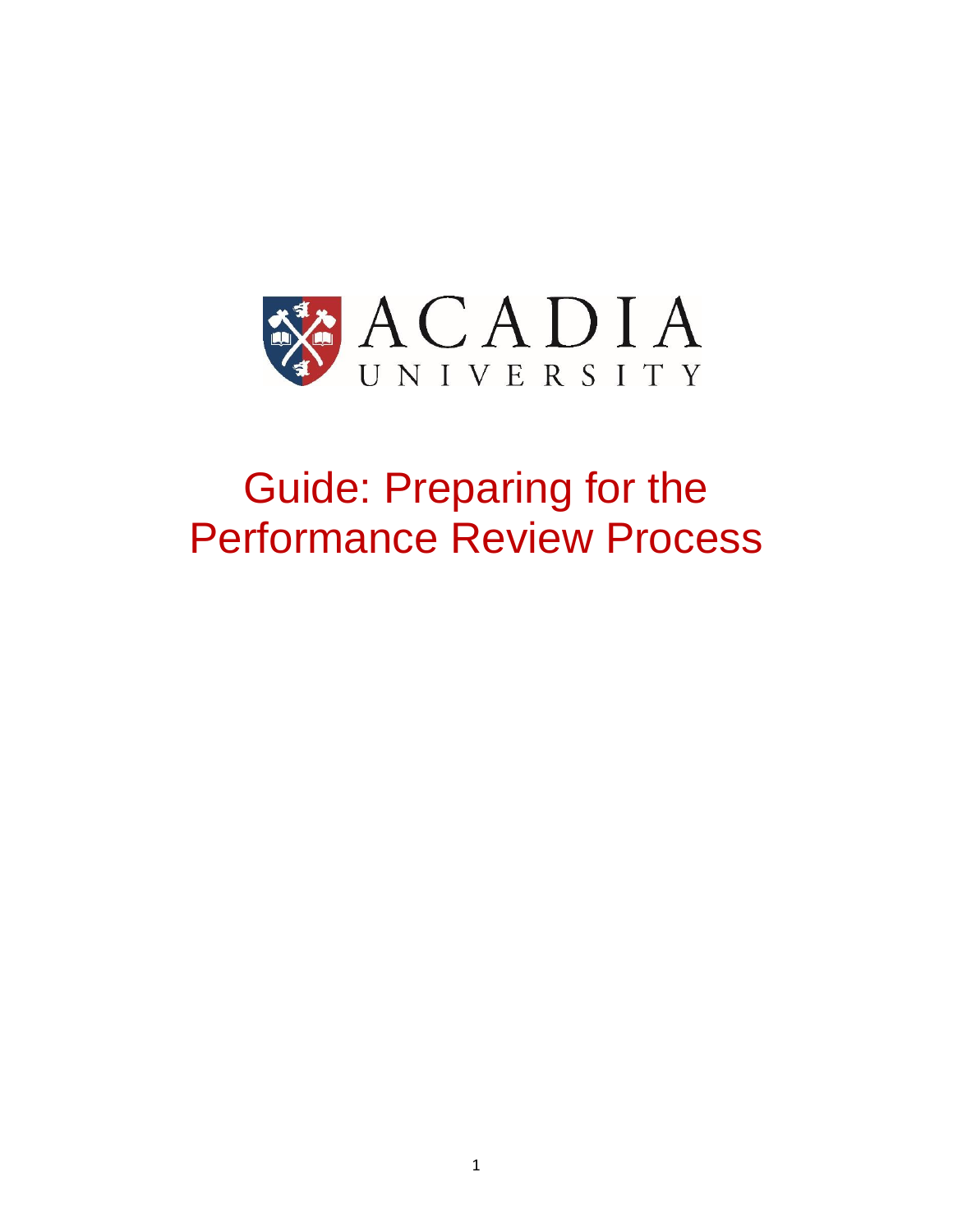| <b>HOW AM I DOING?</b>                 |                                                                | 3                       |
|----------------------------------------|----------------------------------------------------------------|-------------------------|
|                                        | A. WHY CONDUCT PERFORMANCE REVIEWS?                            | 3                       |
| A.1                                    | <b>BENEFITS FOR UNIVERSITY</b>                                 | 3                       |
|                                        | A.2 BENEFITS FOR SUPERVISOR/UNIT HEAD                          | 3                       |
|                                        | <b>A.3 BENEFITS FOR EMPLOYEE</b>                               | 4                       |
|                                        | <b>B. WHAT SKILLS DO MANAGERS NEED TO REVIEW PERFORMANCE?</b>  | 4                       |
| B.1                                    | <b>COMMUNICATION SKILLS</b>                                    | 4                       |
| B.2                                    | <b>COACHING SKILLS</b>                                         | 4                       |
|                                        | <b>B.3 ASSESSMENT SKILLS</b>                                   | 4                       |
|                                        | C. RESPONSIBILITY FOR COMPLETING THE REVIEW FORM               | 5                       |
|                                        | <b>D. PERFORMANCE REVIEW PROCESS</b>                           | 5                       |
| D.1                                    | PERFORMANCE REVIEW BEGINS WITH PERFORMANCE PLANNING            | 5                       |
| D.2                                    | <b>RECOGNIZING POSITIVE PERFORMANCE</b>                        | 5                       |
| D.3                                    | <b>IDENTIFYING AND DEALING WITH PERFORMANCE PROBLEMS</b>       | 6                       |
| <b>D.4</b>                             | <b>FEEDBACK (CRITICAL)</b>                                     | $\bf 6$                 |
| <b>D.5</b>                             | <b>DOCUMENTATION - AN ONGOING PROCESS</b>                      | $\overline{\mathbf{z}}$ |
| <b>D.6</b>                             | <b>SUGGESTIONS FOR DOCUMENTATION - BEHAVIORAL STATEMENTS</b>   | $\overline{\mathbf{z}}$ |
| E. SETTING PERFORMANCE GOALS/STANDARDS |                                                                | 8                       |
|                                        | <b>G. PREPARATION FOR PERFORMANCE DISCUSSION WITH EMPLOYEE</b> | 9                       |
| G.2                                    | <b>WATCH OUT FOR THE FOLLOWING RATER BIASES AND ERRORS</b>     | 10                      |
| G.3                                    | THE PERFORMANCE ASSESSMENT INTERVIEW                           | 11                      |
| G.4                                    | <b>FOLLOW UP TO INTERVIEW</b>                                  | 12                      |
|                                        | H. COACHING FOR IMPROVED PERFORMANCE                           | 12                      |
| H.1                                    | <b>ONGOING COACHING</b>                                        | 12                      |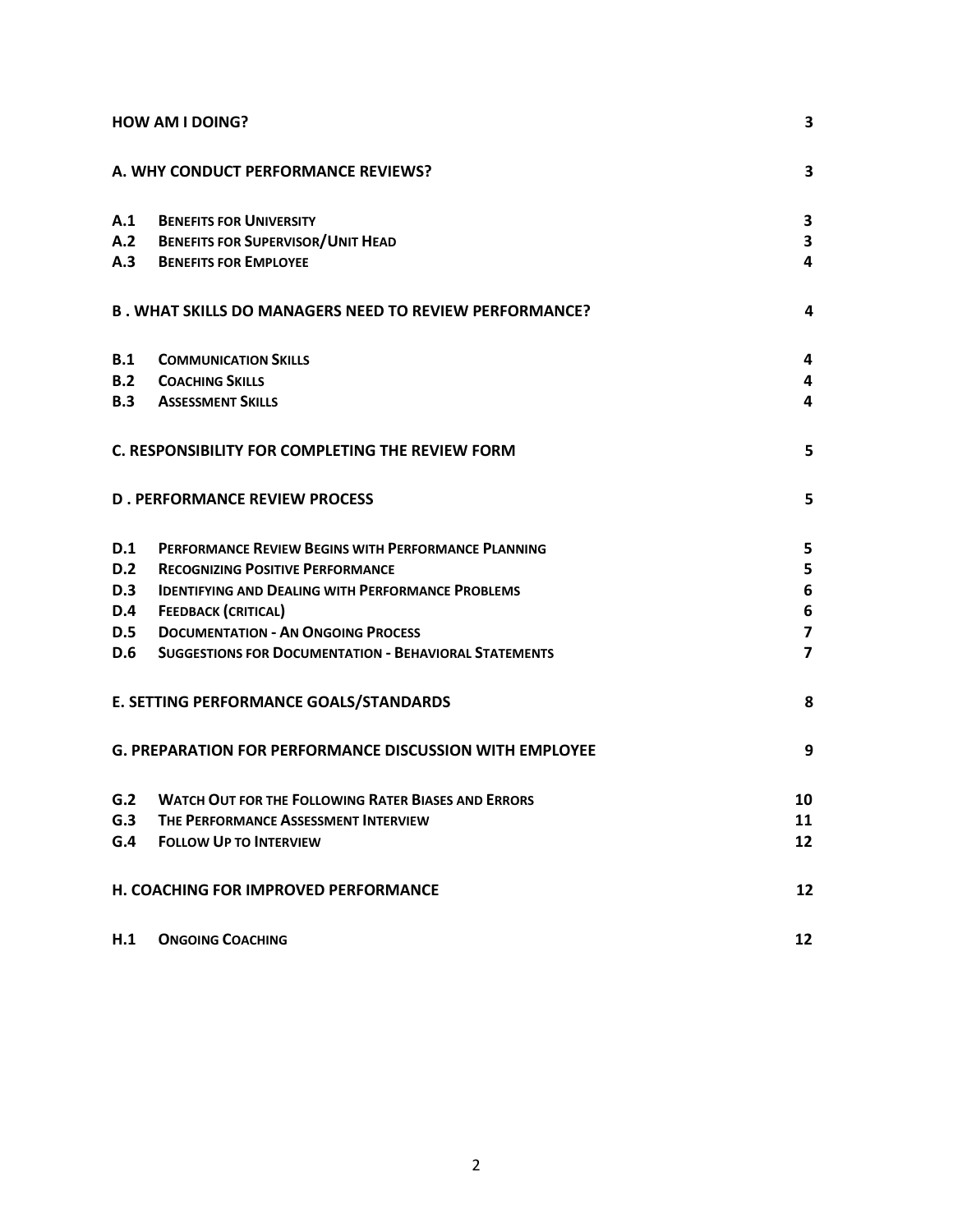#### **HOW AM I DOING?**

<span id="page-2-0"></span>"How do I know when I am doing a good job?" "What does my supervisor and job expect of me?" "How can I get ahead at Acadia?" These questions are often asked by employees, but often go unanswered for a variety of reasons.

Each employee is entitled to know how they are getting along on the job and how their performance is viewed by their supervisor.

Communicating regularly with your employees about how they are doing and how your unit is doing is one of your major supervisory responsibilities. Senior administrators and your staff require this of you.

Communicating performance information to employees is an ongoing year-round responsibility. It is not just done at the end of probation or at annual report time.

Often performance problems develop into full-blown crises because a supervisor has not communicated with their employee early or regularly enough to identify and improve deficient skills or job knowledge. It also happens that another employee's excellent performance goes unnoticed and unrecognized. How an employee feels about their job often affects how they perform on the job. **Ongoing communication is critical to managing employee performance.**

Assessing employee and unit performance against established standards and goals will become a more demanding and frequent activity for you in the future as the University continues to establish its objectives and examines its operations for greater effectiveness.

Therefore, you have a critical role to play in helping your employees achieve their goals in an increasingly demanding work environment. You contribute to the University's performance and its need to operate effectively and reach its goals by ensuring that the University's substantial investment in people is managed effectively.

## <span id="page-2-1"></span>**A. WHY CONDUCT PERFORMANCE REVIEWS?**

#### <span id="page-2-2"></span>**A.1 Benefits for University**

- provides data to unit heads for decisions related to promotion, transfer, training and development, discipline, and termination;
- improves staff morale through open communication, mutual trust, and team effort;
- creates more cost-effective operation and maximum utilization of human resources.

#### <span id="page-2-3"></span>**A.2 Benefits for Supervisor/Unit Head**

 provides a method for assessing the capabilities/strengths and areas for improvement of employees;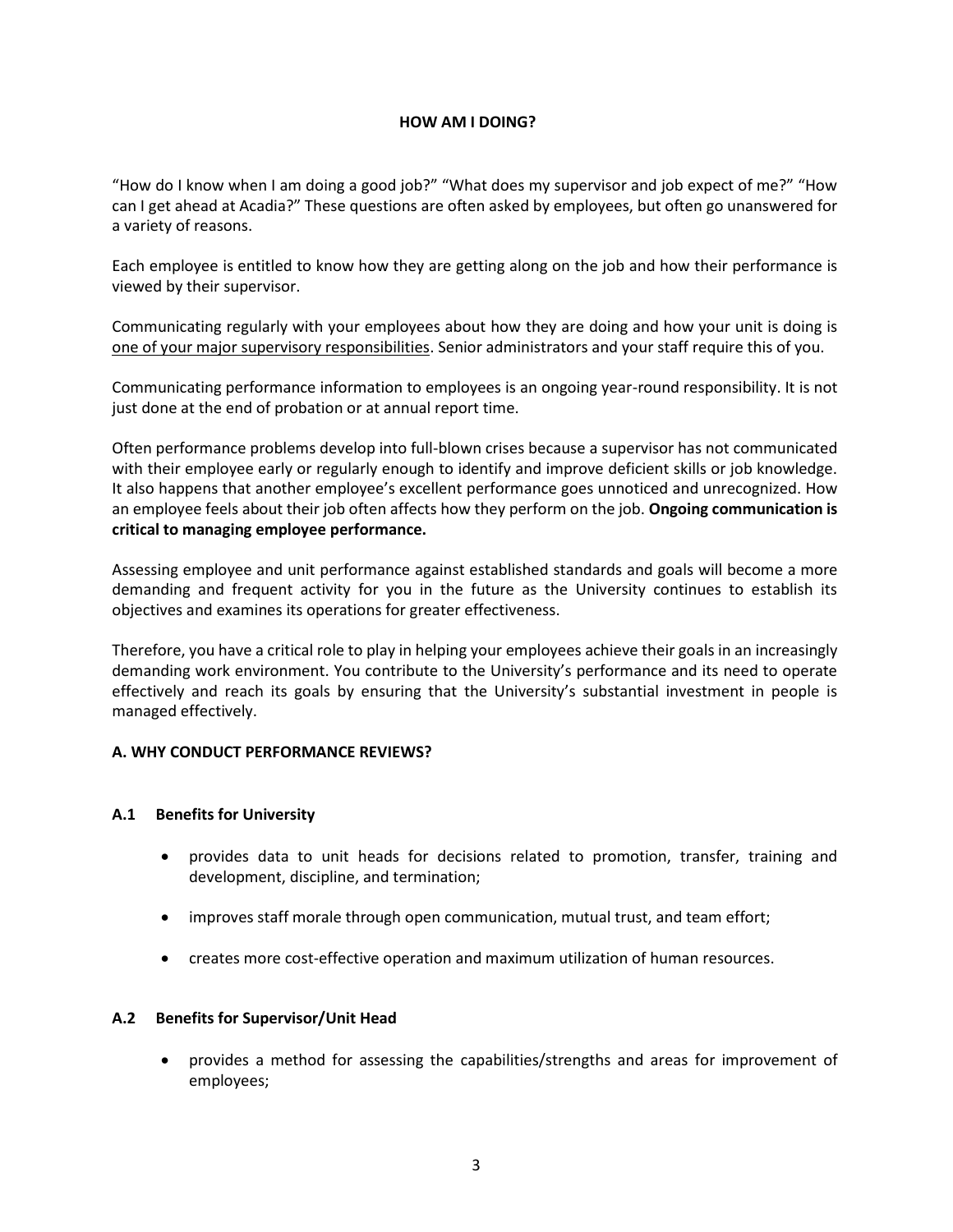- presents a basis for discussing job expectations and any changes in responsibility which may arise over the year;
- helps focus on areas where the employee needs coaching, encouragement and/or training for improved performance;
- leads to ideas from employees for more effective work methods and distribution.

## <span id="page-3-0"></span>**A.3 Benefits for Employee**

- provides a clear explanation of job standards and expected results, and how well the employee is performing against these;
- identifies areas of ability, and provides the opportunity to develop skills requiring improvement;
- maintains open and constructive communication channels between supervisor and employee, through discussion and feedback process, by providing an opportunity to talk honestly and openly about the work in a non-threatening atmosphere (the focus is on the work, not the employee); and
- ensures that the supervisor is aware of employee's training and developmental needs and career aspirations.

## <span id="page-3-1"></span>**B . WHAT SKILLS DO MANAGERS NEED TO REVIEW PERFORMANCE?**

## <span id="page-3-2"></span>**B.1 Communication Skills**

- active listening
- effective questioning (open-ended, closed)
- providing effective feedback focusing on work, not employee

## <span id="page-3-3"></span>**B.2 Coaching Skills**

- defining and analysing performance problems
- using a positive, constructive, problem-solving approach to deal with performance problems

## <span id="page-3-4"></span>**B.3 Assessment Skill**

 analytical skills in identifying strengths and areas needing improvement and in recording performance assessments clearly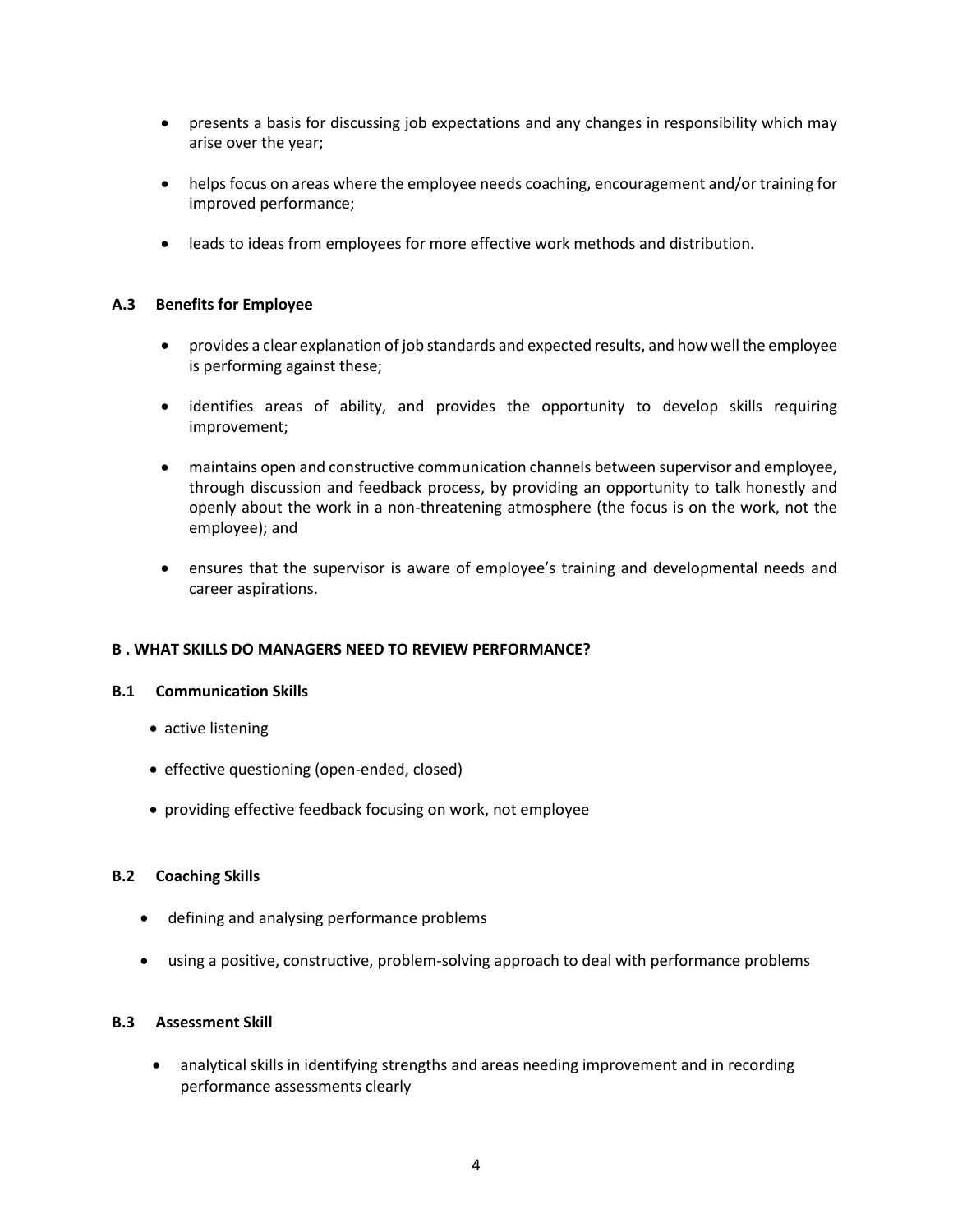- ability to set job definitions, goals and standards that are clear, attainable and measurable
- organizational and writing skills, and ability to gather relevant data into a coherent, constructive assessment

## <span id="page-4-0"></span>**C. RESPONSIBILITY FOR COMPLETING THE REVIEW FORM**

You, as immediate supervisor, are responsible for completing the performance review for employees in your work unit.

Your role, therefore, is to organize and design the work of your staff. There is a legitimate need to know how well employees perform and how their performance contributes to unit performance.

You may obtain input from other individuals for whom the employee works and who are able to provide valuable information.

In cases where the employee formally reports to more than one supervisor, it is the supervisor for whom the majority of the work is done and who is in the best position to complete the assessment.

You should consult the next highest level of management (review officer) to obtain support for the assessment, prior to discussions with the employee.

#### <span id="page-4-1"></span>**D. PERFORMANCE REVIEW PROCESS**

#### <span id="page-4-2"></span>**D.1 Performance Review Begins with Performance Planning**

For **new employees,** this means the detailed explanation of performance standards and unit expectations given at the employee orientation meeting on the first day of employment.

For **more experienced employees,** this involves reviewing progress towards goals and revising performance expectations for the coming year.

The following first steps are important:

- You must have a good knowledge of the complexity, responsibilities and limitations of each job under your supervision.
- Job descriptions and job fact sheets identify job responsibilities. These should be carefully reviewed and revised before the assessment interview if they are inaccurate or outdated. Always keep a copy of the most current document and ensure a copy is on file with the Department of Human Resources.
- You and your employee agree on the significant activities, responsibilities, goals, critical aspects and priorities of the job.

#### <span id="page-4-3"></span>**D.2 Recognizing Positive Performance**

Part of coaching is recognizing good performance and telling the employee.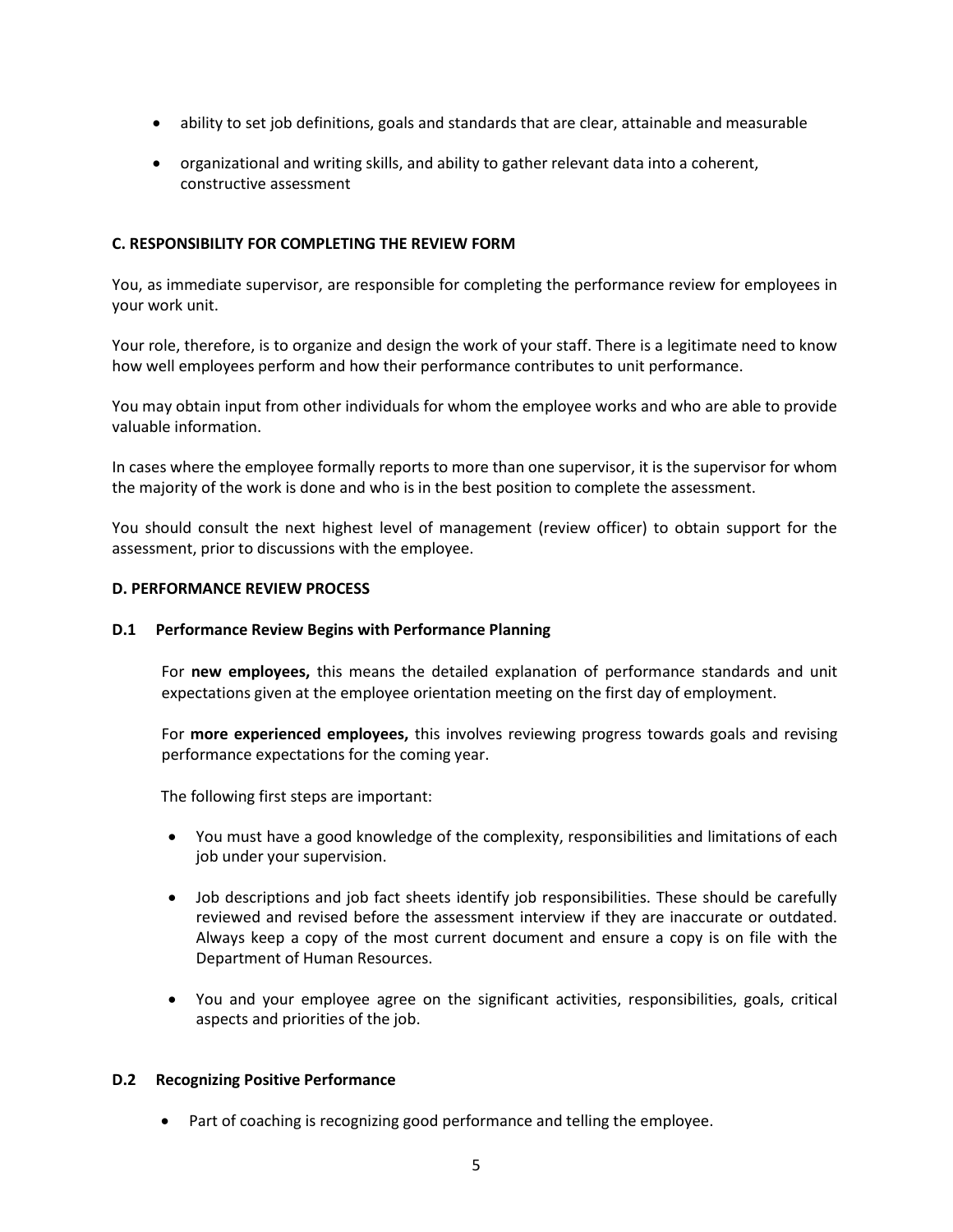- On a regular basis, supervisors should provide positive feedback to the employee when job expectations have been met or exceeded and opportunities to develop on the job through added challenging assignments.
- Recognition for a job well done reinforces good performance and encourages the employee to continue to perform well.
- Jot down notes about exceptional results for use in the year-end performance assessment. You may use the Notable Incident Record for this.

## <span id="page-5-0"></span>**D.3 Identifying and Dealing with Performance Problems**

- Compare actual results achieved against job standards (job description/job fact sheet should be revisited each year and revised as necessary), goals and expectations established at the beginning of the review period. Identify how and where performance met or did not meet standards. The discrepancy between actual results and job expectations should be defined in specific terms. (Use the Notable Incident Record to keep notes on an ongoing basis.)
- Analyze the reasons why this discrepancy exists. Is it a skill deficiency? Are there obstacles to performance? Are the expectations reasonable? Have the standards been clearly communicated to the employee? Are there personal problems interfering with job performance? Does the employee have the necessary education, training and experience to do the job?
- Set up a meeting to discuss the problem with the employee using a problem-solving, positive approach - focus on the problem. Do this as soon as the problem is identified. Remember that small problems can escalate into big ones if not dealt with early.
- Describe the problem in terms of job expectations and explain clearly and specifically the areas of good and poor performance.
- If serious performance problems persist you can prepare a formal assessment form at any time of the year.
- Refer to policy, procedure or collective agreement requirements on "constructive discipline", if any.

## <span id="page-5-1"></span>**D.4 Feedback (critical)**

- Comments must be based on specific aspects of the employee's performance or job-related behavior, rather than on personal traits or characteristics.
- Vague, general statements are not helpful. Comments and written assessments should be specific to a goal or event, descriptive and only judgmental in terms of consequences.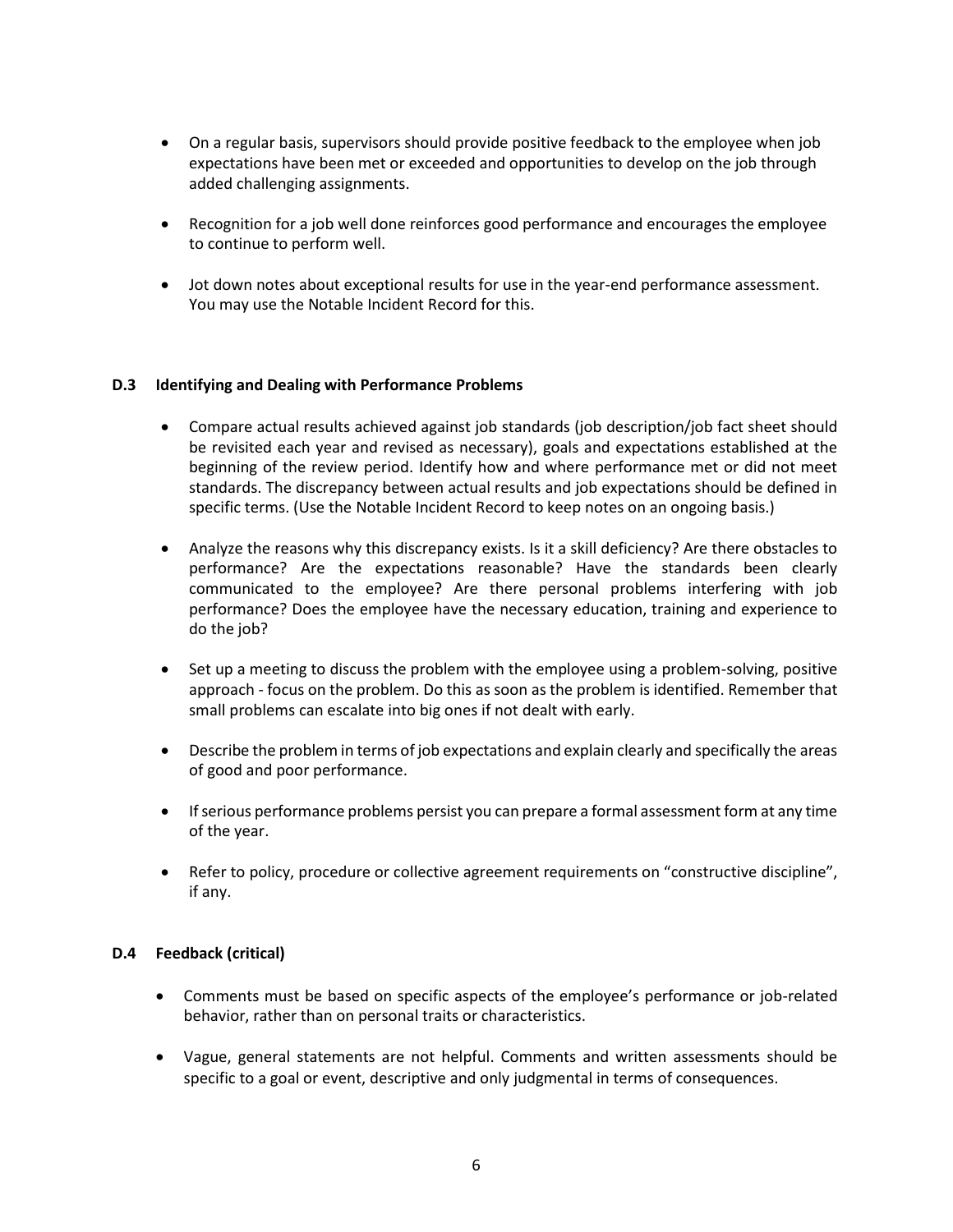- Feedback is useful only if it concerns results or behavior that the employee has the ability to control and change. It may be that the employee will be unable or unwilling to change, but it is your responsibility to identify where the change is required.
- Feedback should build on strengths, problem solving, and the joint development of alternatives.
- Feedback which points out an employee's job-related weaknesses is more difficult for the supervisor to deliver, particularly if it is information that the employee may NEED to hear, but may not WANT to hear. However, the responsibility rests with the supervisor to discuss areas requiring improvement, and to constructively assist the employee in his/her attempt to improve.

## <span id="page-6-0"></span>**D.5 Documentation - An Ongoing Process**

- Documentation should focus on an employee's job-related behavior, achievement of results and actions, rather than on personality or attitude.
- Informal notes to file and/or notable incidents which note significant positive and negative performance, or examples of work, are essential to back up assessments. Use Notable Incident Form to keep a record.
- Documentation must be detailed, accurate and unbiased.
- Documentation should be observations of actions and results (i.e. not hearsay). *Remember: Incidents should be recorded and communicated with the employee as they occur.*

#### <span id="page-6-1"></span>**D.6 Suggestions for Documentation - Behavioral Statements**

- When describing the performance of an employee, the supervisor should define it in such a way that anyone listening to the description could see the behavior. Describe the situation in which the behavior occurs.
- The following two examples describe the same employee's behavior in two different ways.
- Example "A" focuses on the supervisor's perceptions of the TRAITS of the employee and does not describe the behavior in a way that it can be "seen" or can be changed by the employee.

Avoid this: "A" is just generally a disagreeable worker, and so negative all the time that I'm really not sure what to do. "A" is Aggressive and extremely disruptive. Sulks a lot, and sometimes just sits and daydreams. Insubordinate and doesn't follow rules. Provides poor service.

- Example "B" describes the BEHAVIOUR of the employee and the supervisor's observations of how that behavior impacts on the effectiveness of the employee's performance.
	- Use this: "B", whenever given an instruction, immediately responds by telling you it can't be done that way. Verbally threatens other workers, leaves own job and walks over to other areas to tell jokes and generally distracts other workers. This is against department rules. Sometimes just sits in a corner, or can be found looking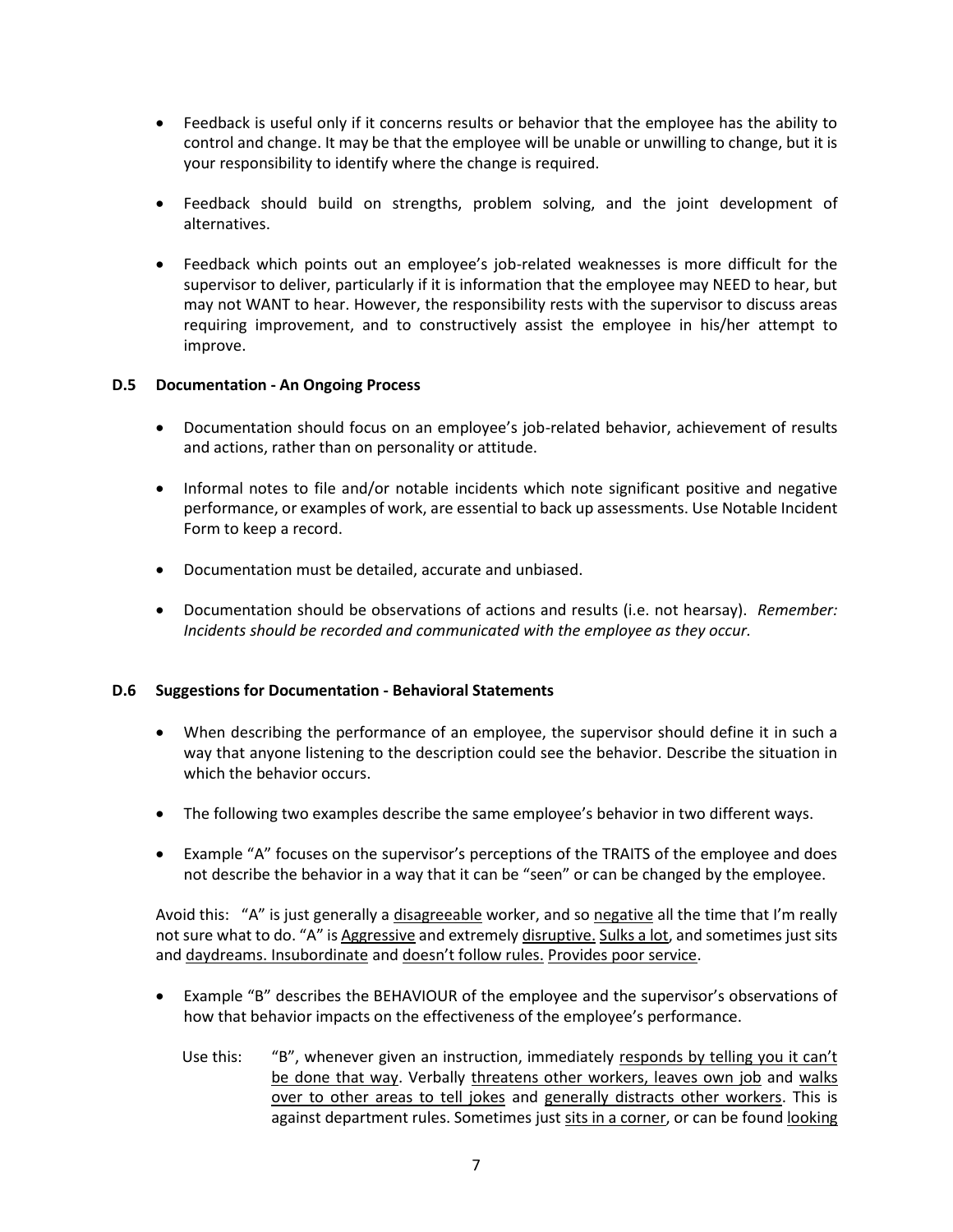## out the window for several minutes at a time, talks back to supervisor, ignoring own responsibilities and other employee's requests.

#### **Summary**

| A - Not Clear                | <b>B</b> - Clear- Specific                                                                                                              |
|------------------------------|-----------------------------------------------------------------------------------------------------------------------------------------|
| Disagreeable, Negative       | Immediately and abruptly responds by telling you why it can't<br>be done that way.                                                      |
| Aggressive                   | Verbally threatens coworkers; shouts when making a point.                                                                               |
| Disruptive                   | Leaves own job, distracts others with jokes; chats.<br>This takes up employee's and coworkers' time.                                    |
| Sulks                        | Sits in the corner and won't talk to anyone.                                                                                            |
| Daydreams                    | Looks out the window for several minutes at a time.                                                                                     |
| Insubordinate                | Talks back to supervisor when asked to do task. Said "You".                                                                             |
| Doesn't Follow Rule          | 15 minutes late for work 13 out of last 20 work days.                                                                                   |
| <b>Provides Poor Service</b> | Has not returned 10 telephone calls during last 4 work days. 5<br>clients have made complaints to supervisor about missed<br>deadlines. |
| <b>Missed Dates</b>          | Was two weeks late in meeting Project A target date of May 15;<br>was three weeks late in meeting Project B target date of July 1.      |

## <span id="page-7-0"></span>**E. SETTING PERFORMANCE GOALS/STANDARDS**

If planning is thoroughly done at the beginning of the review period, i.e., a year ahead, the year-end review will flow naturally and will not be difficult to complete, nor will employees get unpleasant surprises at year-end. Standards and results achieved will be used as the basis for assessing performance throughout the year, and the basis for determining the final performance level.

Add new projects/assignments to goals/objectives list as they are assigned.

Effective performance standards should:

- measure **QUALITY, QUANTITY** and **TIMELINESS**
- be **VALID** and measure what they are supposed to measure
- define **OBSERVABLE** behavior, activities or results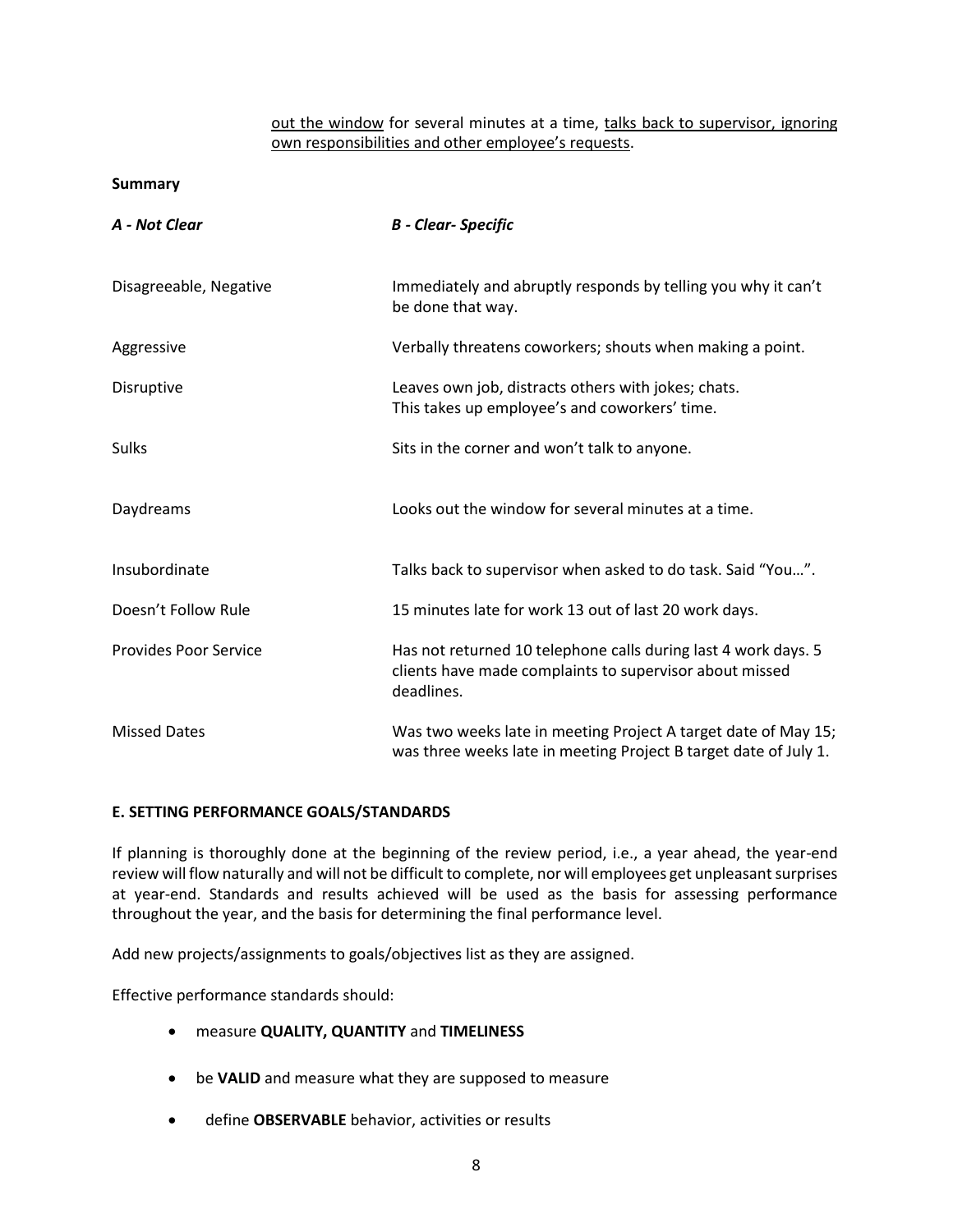- be **ACHIEVABLE** and, at the same time, **CHALLENGING**
- be **UNDERSTOOD** and **AGREED** upon by supervisor and employee
- be **SPECIFIC** and based on the **JOB,** not the employee
- be **CLEARLY WRITTEN** and **COMMUNICATED;**
- be **DEVELOPED** by the supervisor with employee input
- be FLEXIBLE so that they can be adjusted to reflect changes due to unforeseen events/circumstances.

At this stage, and before meeting with employee, discuss the assessment with your immediate supervisor, i.e., reviewing officer. Meet with your staff member now to discuss assessment.

## <span id="page-8-0"></span>**G. PREPARATION FOR PERFORMANCE DISCUSSION WITH EMPLOYEE**

## **G. 1 Preparing for Performance Discussion**

- (a) Supervisor's Items to Assess Prior to Discussion with Employee
	- Identify factors which are beyond the control of the employee that may be impacting performance (external or internal), e.g., equipment breakdown, lengthy illness, late arrival of information from other sources.
	- List of job standards, goals and expectations set twelve months ago and amended during the past year.
	- Job Fact Sheet.
	- Samples of employees work.
	- Factual assessments from other supervisors/individuals who have responsibility for, or dealings with, the employee during assessment period.
	- Notable Incident Records, notes, records of discussion, memos related to performance, reports on attendance, accidents, etc.
	- Record of compliments or complaints received.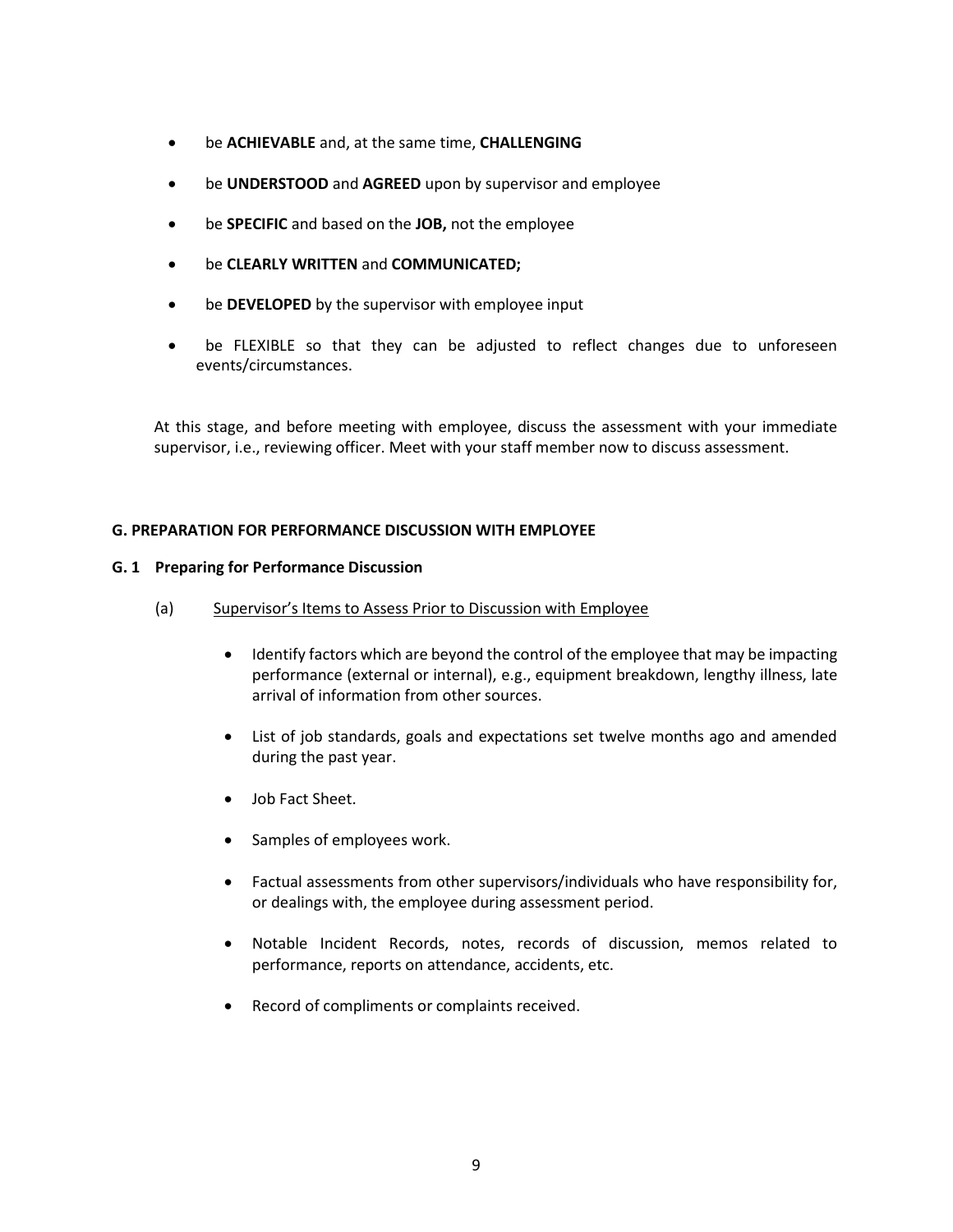#### (b) Setting Up the Interview

- Explain to the employee that he/she may prepare for the interview by doing a selfassessment using the performance review form and/or noting questions regarding job expectations, training required, etc. Set a date for the discussion.
- Establish a private convenient place and sufficient time for an unhurried performance assessment discussion. Interruptions should be avoided. Plan to devote about the same amount of time to each employee.

## (c) For the Employee - Items to Review Prior to Interview

- Review job descriptions and/or job fact sheet. Must have a full and complete understanding of the job duties and responsibilities, and expected level of performance for each duty/activity.
- Complete a self-assessment of achievements, strengths and areas requiring improvement, developmental needs, career aspirations.
- Be prepared to commit the effort to carry out the plans for training and development that will be established.

## <span id="page-9-0"></span>**G.2 Watch Out for the Following Rater Biases and Errors**

• The "Halo" Effect

This occurs when the performance is viewed as all positive, or all negative, without a careful analysis of actual performance in different aspects of the job. *Describe the individual's performance on each of the assessment criteria independently.*

## Central Tendency

This occurs when performance is rated down the middle on all criteria and usually for all employees. *Use all of the rating scale when such ratings are appropriate. Few employees will rate exactly the same far all performance criteria.*

Leniency and Severity

Similar to central tendency, but is at rating scale extremes. Supervisor is a "tough rater" or an "easy rater". *Ensure that the assigned assessments accurately reflect the individual's performance on the jab relative to your expectations of him or her, and his or her peers.*

Hearsay

Descriptions must be assigned on the basis of the supervisor's actual experience with and observations of the individual's performance, or direct input from functional supervisors or others for whom the employee works; and not on the basis of rumor or third party reports.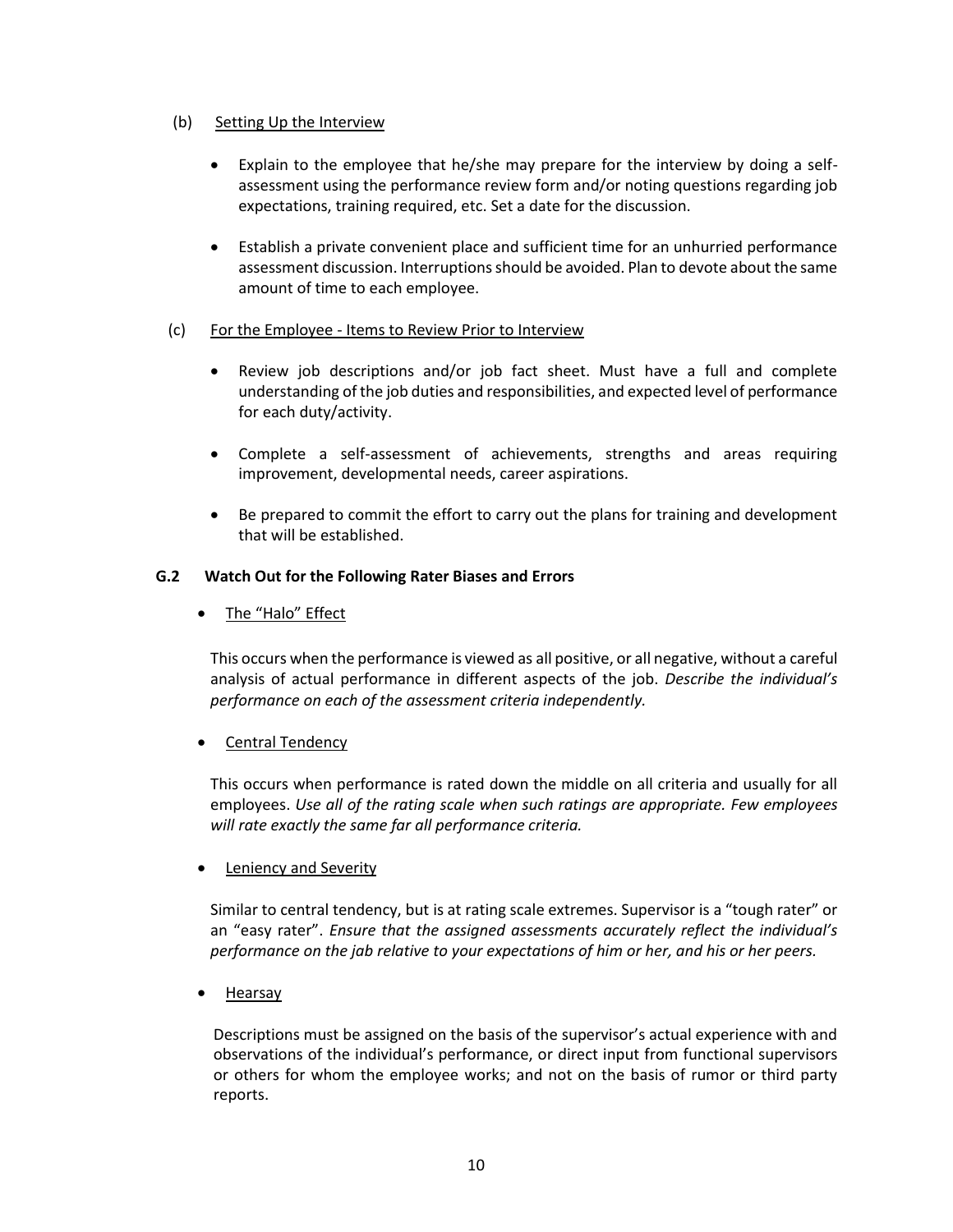• Recency

This occurs when a supervisor assesses performance only on the recent few months. Usually occurs as a result of not considering the full twelve months of performance because no goals were set and no records of performance kept during the year. Supervisor relies on his/her memory. *Review twelve months and keep records and discuss performance through the year with employee.*

#### Notable Incident

This occurs when one incident overshadows the supervisor's view of the normal day-today performance of the employee. Usually the incident is negative, but can be positive. Use the Notable Incident Record form to note incidents/accomplishments, indicating positive and negative events. Review this log before completing the assessment form.

#### • Bias or Prejudice

The supervisor must not allow personal feelings towards an employee to affect the assessment of that individual's performance. Focus on results.

#### <span id="page-10-0"></span>**G.3 The Performance Assessment Interview**

- Use Goal Setting Performance Guide.
- Put the employee at ease by explaining the performance review process and the purpose of the discussion. (This will be straight-forward if performance planning and coaching are carried out as recommended).
- Referring to your assessments and employee's self appraisal, focus on how performance demonstrated by the employee has exceeded, met, or did not meet the expectations set out at the beginning of the review period. Focus on results and related behavior for each applicable assessment criteria.
- Begin by conveying the overall rating on the Summary.
- While the assessment should focus on strengths, it should also point out deficiencies requiring further training.
- Make it a two-way process. Allow the employee into the discussion. Ask open-ended questions such as: *What was the most successful task/project in the past year? Not so successful? What areas of the work are you most interested in? What types of problems/concerns have you encountered? What areas would you like to receive more/less supervisory assistance? How can / I help you carry out your job more effectively?*
- Allow the employee to express feelings, comments, perceptions and suggestions on the areas you have assessed. EMPLOYEE PARTICIPATION and self-assessment are critical to a successful assessment. Summarize your understanding of the employee's comments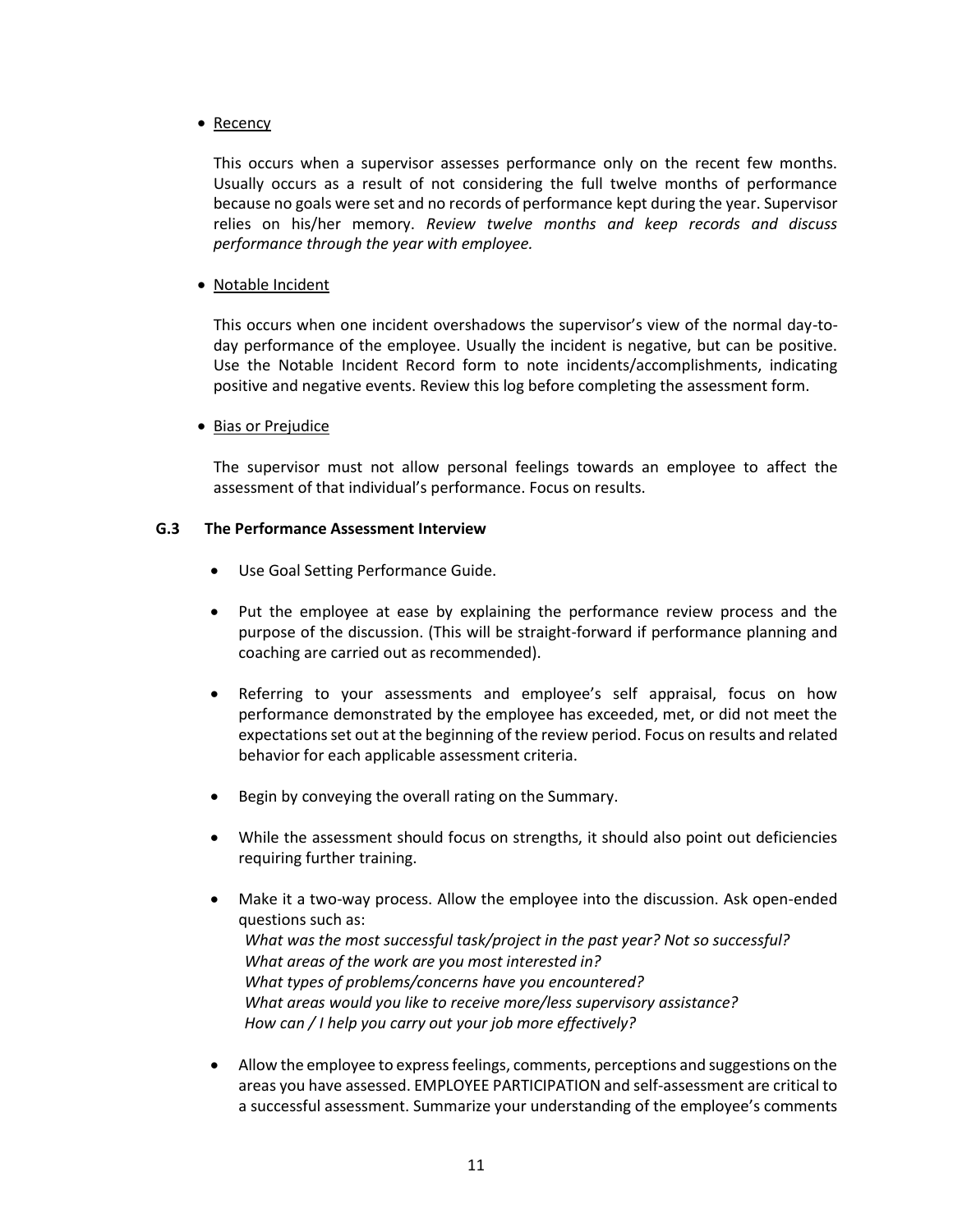to ensure that you understand his/her perceptions by saying "Let's see if I understand you clearly…"

- If differences in opinion occur on the performance results and on job standards and expectations, specific areas of disagreement should be identified and discussed. If the information you developed is accurate and clear, and the judgments have been checked out, you should stand by it. If the employee disagrees, but does not provide new information which would influence the assessment, then the matter must be considered closed. The employee may indicate on the form why he/she disagreed with the assessment. If you agree with the employee's points, be prepared to change the written assessment.
- Wherever possible, differences should be resolved by using a mutual problem-solving approach where concerns are identified, alternatives are generated, and to resolve concerns. Specific steps should be developed to implement this plan; however, this is NOT a negotiating session and the supervisor has the final say on ratings.
- The employee reads and signs the assessment form to acknowledge that a discussion was held and that the contents are understood. This does not necessarily mean that the employee agrees with the rating(s).
- Set a date to plan the next year's activities.
- Conclude meeting cordially and positively. Thank the employee for meeting with you.

## <span id="page-11-0"></span>**G.4 Follow Up to Interview**

Schedule another meeting, if necessary, to mutually agree to changes in goals and expected results for the coming review period.

## <span id="page-11-2"></span><span id="page-11-1"></span>**H. COACHING FOR IMPROVED PERFORMANCE**

## **H.1 Ongoing Coaching**

- One role of supervisor/coach is to HELP the employee identify problems that he/she may be having, and to help the employee find ways to solve each problem.
- Another fundamental role is to CHALLENGE and STRETCH employee's abilities through planned constructive delegation. This is COACHING.
- Effective coaching depends on a shared exploration of problems, and development of possible solutions. This problem-solving approach is usually more effective because what may seem obvious to the supervisor may not be obvious to the employee, and vice-versa. AIso, the employee may have helpful information and ideas which may be useful in developing an effective solution.
- Discussions about performance should occur naturally and continually during the year. This is called FEEDBACK. This sets up conditions for effective coaching.